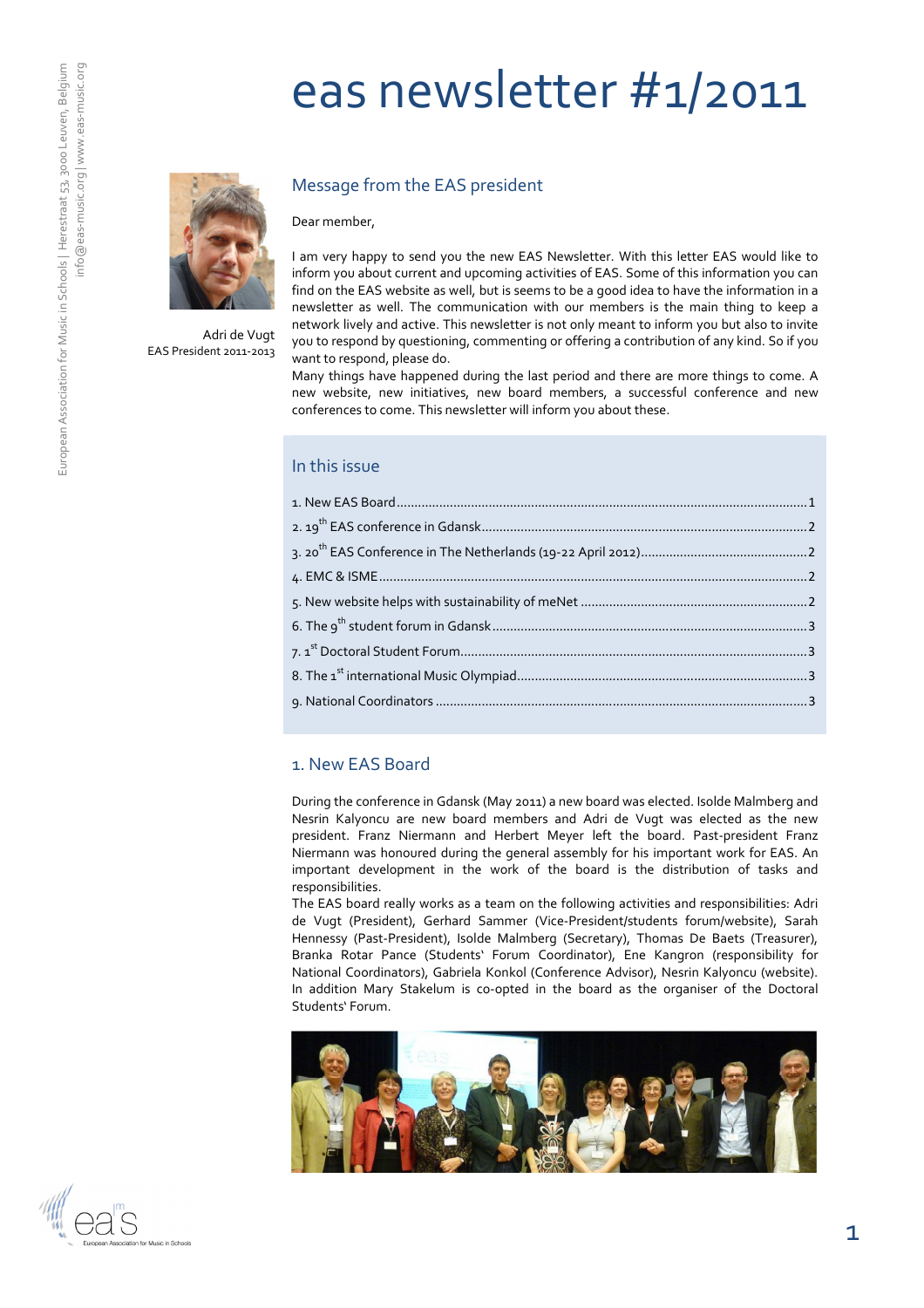# 2. 19<sup>th</sup> EAS conference in Gdansk

The 19th EAS/ISME European Regional Conference was organised and hosted by the Stanislaw Moniuszko Academy of Music in Gdansk. The theme of the conference was "Music in Schools: Teaching and Learning Processes". It addressed issues such as the organisation of music education systems, music teachers' competences at different educational levels, learning outcomes and teaching methods; and didactic materials used during music lessons. There we more than 150 delegates from 34 countries and 4 continents, and 90 participants had presentations/workshops/round tables/symposia. The conference included many concerts varying from choir performances, a piano solo recital to jazz concerts. A report of the Students' Forums is given below.

# 3. 20<sup>th</sup> EAS Conference in The Netherlands (19-22 April 2012)

The upcoming EAS conference will be held in The Hague, The Netherlands. Host is the Royal Conservatoire. This conference draws our attention to the core aspects of music education. It focuses on general music education - on artistry, musicianship, craftsmanship, skills and knowledge and the question of how to achieve high quality music education in classrooms and communities. Contributors will present research, projects and practices related to pre-school, primary and secondary education. There will be opportunities to consider good practices in contexts; to discuss music teachers' skills; the role of artists in music education; and to participate in practical workshops. We invite teachers, teacher educators, students, researchers, artists and policy makers working in school related music education in Europe. Main themes: Pupils' musicianship; The teacher as musician; The musician as teacher. More information: www.eas2012.koncon.nl

#### 4. EMC & ISME

EAS has strong relationships with other networks like ISME and EMC. Last september the 4th World Forum on Music was organised in Tallinn. This conference, organised by IMC in cooperation with EMC, was about social change and music and addressed issues like music education and new media, technological developments in music and social change through music. For a report, visit our website.

Prior to this World Forum the annual EMC meeting took place and was attended by Thomas De Baets. Particularly interesting for the field of music education, was the presentation of the 'Bonn Declaration on Music Education in Europe'. This document is the output of an EMC meeting in May 2011 where different representatives from the field of music education, including EAS, discussed the implementation of the UNESCO 'Seoul Agenda. Goals for the Development of Arts Education'. To quote the EMC document: "The Bonn Declaration reflects common focal points for the development of music education in Europe." The text covers three main topics: (1) access, (2) quality, and (3) social and cultural challenges. More information about the EMC and the 'Bonn Declaration' can be found on www.emc-imc.org.

Thomas De Baets



### 5. New website helps with sustainability of meNet

meNet - music education Network (www.menet.info), a three-years project in which EAS was centrally involved ended in October 2009. EAS has taken over the role to work for sustainability of meNet, the following steps have already been taken:

Information on Music Education in Schools and Music Teacher Training that has been worked out in meNet is now available on the new EAS-Website, see http://www.easmusic.org/en/countries/. The countries for which meNet has worked out information are: AT, BE, HR, CZ, BE, FL, FR, DE, GR, IT, NL, NO, PL, SK, SI, ES, SE, UK. EAS-NC's of further countries are currently working on the relevant information for their countries. NC's are working on keeping this information up-to-date.

The widely-used meNet Learning Outcomes in Music Teacher Training can now be downloaded from http://www.eas-music.org/activities/publications/policy-papers/. You can also find the relevant translations of the descriptors in Dutch, Slovenian, Turkish, Estonian and French. In 2012 the new set of meNet Learning Outcomes for Music in Generalists' Teacher Training will be available.